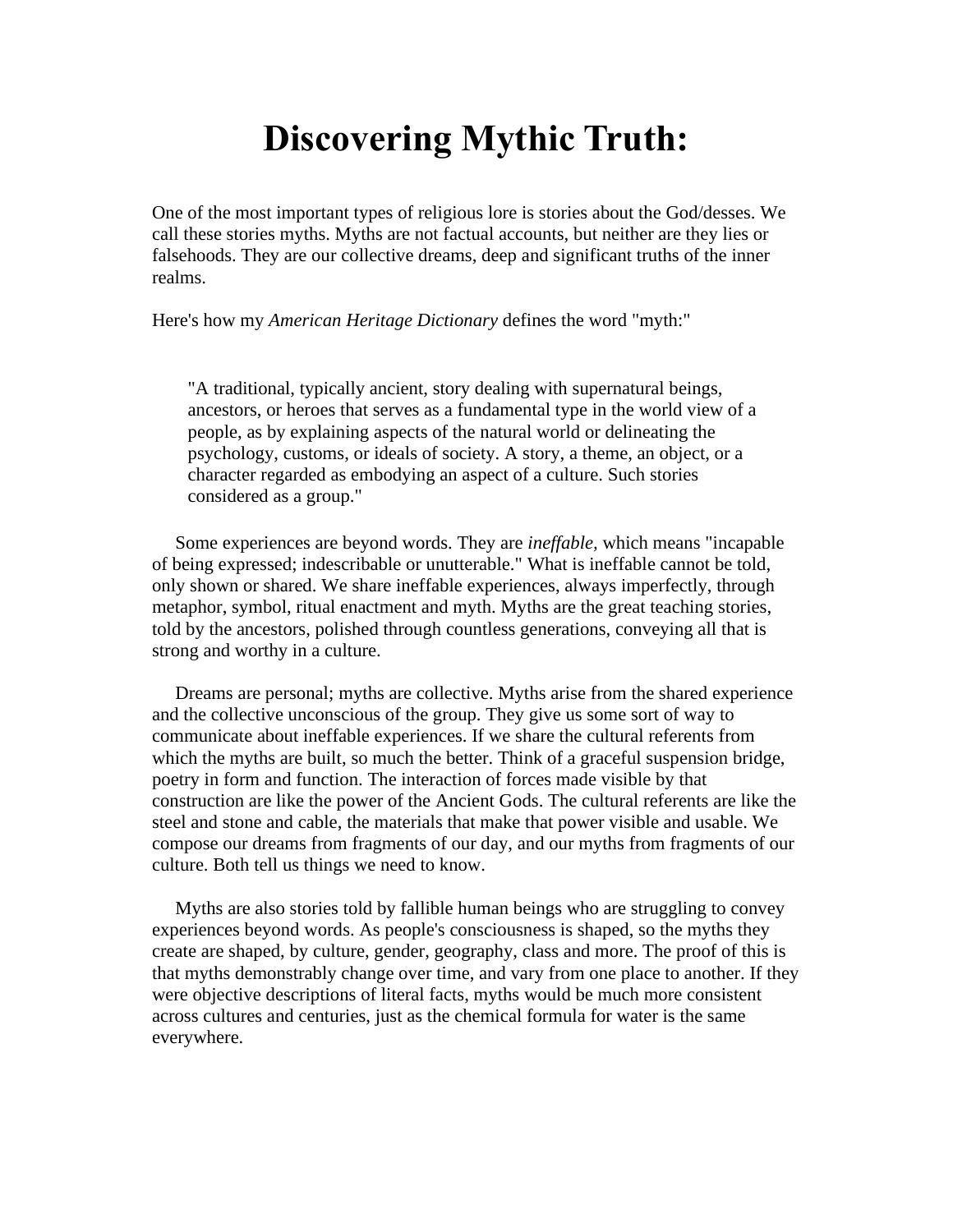The world was not created in six days flat. Neither did the great magician Gwydion make a flower-bride for his nephew. Not in the literal sense, although both those stories convey meaning and values within their native cultures, and maybe for others.

 It's important to discern what is deep mythic truth, and what is the cultural and personal overlay that masks and sometimes distorts it. Myths and dreams both tell us much more than we thought we knew, bringing to consciousness the insights and wisdom of the deep mind, and perhaps the counsel of the Ancient Gods. Also like dreams, the meanings of myths are not immediately obvious.

 We can work with myths just as we work with dreams, exploring the threads of association and meaning that run through them. Because myths spring from a collective cultural unconscious rather than an individual or personal one, it's important to do some research first. This is the method that Alice Karlsdottir explains in her essay on Jarnsaxa . Your reading and research establish a framework, your active imagination fills in the details.

Organizing material helps to understand it. We can borrow two important organizational structures from scholarly, non-fundamentalist Christians:

• **Synoptic gospels**: As you know, the Greek Bible contains four variant narratives of the life of Jesus, called the gospels. Three of these are very similar to each other. One way to present them, for the convenience of students, is in a three-column format, one narrative in each column. The gospels don't all cover the same incidents. When an episode is skipped in one of the gospels, blank space is left in that column, so the same stories appear side by side. This format allows readers to conveniently compare and contrast the reports of Matthew, Mark and Luke.

 For those myths that come from literate classical cultures, we also have a variety of tellings: Hesiod, Homer and the Orphic hymns, for example. It might be possible to arrange some of them in parallel columns. At minimum, if you are interested in a God/dess from a well-documented culture, you should read good translations of all the original source material you can find, from different periods of that culture, paying careful attention to similarities and differences in the stories. See if you can relate those variations to invasions or migrations, changes in economic structure or technology, climate change, or change in any other aspect of that culture.

• **the Interpreter's Bible**: This reference work is intended as a resource for ministers preparing sermons, but the structure would be equally useful for any serious student of any mythic or liturgical text. It's really just a systematically, and extremely, annotated edition of the Bible. Each page is divided in three parts. The top section contains some of the actual text. The middle section holds scholarly notation: word origins, archeological notes, parallels with other contemporary myth systems --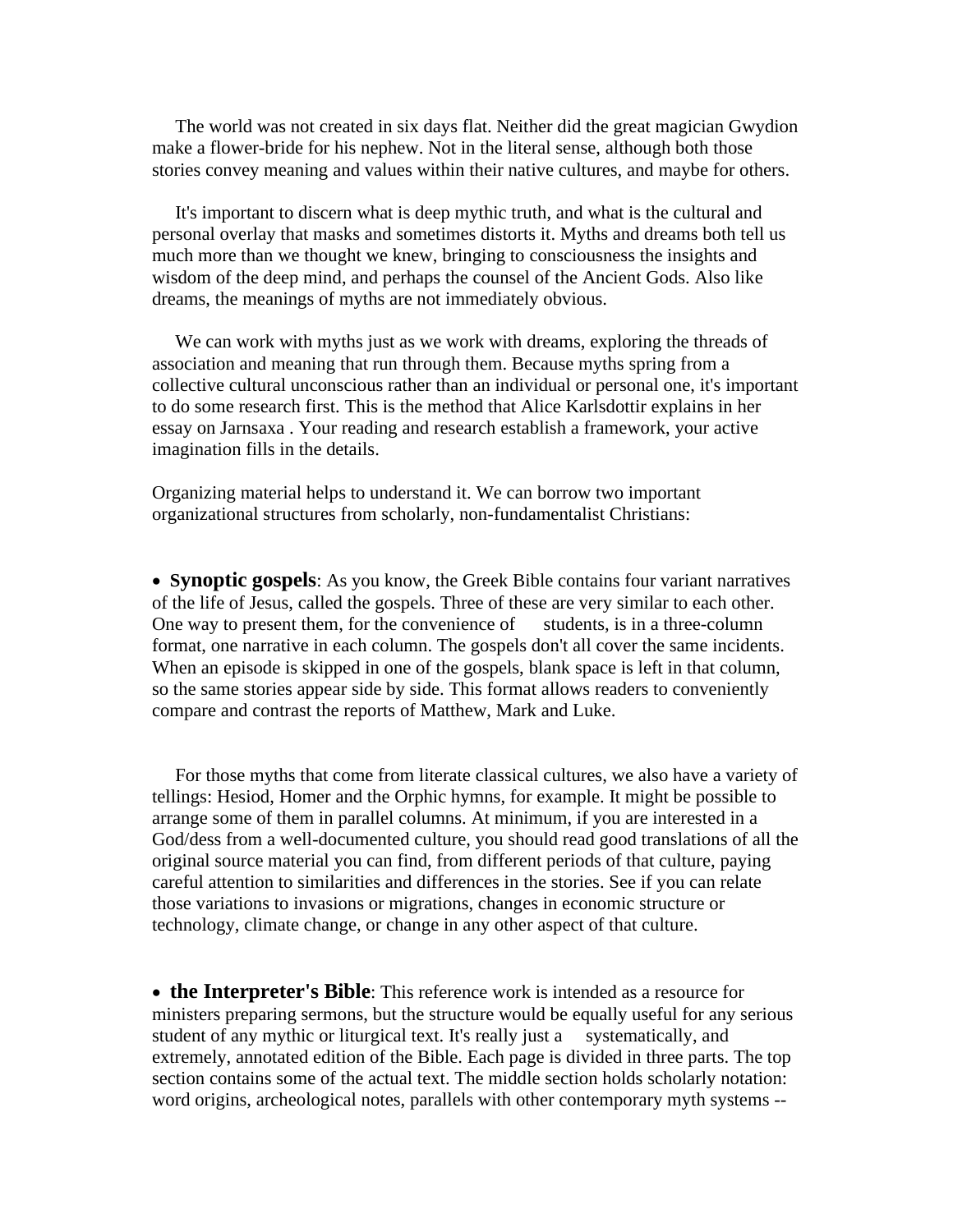anything that seems interesting or relevant. The bottom section explores the application of the text to people's lives. The amount of space each section takes on any given page varies according to need.

 You can use this method with any primary source material, ancient or modern. It will work just as well with sections of a good translation of the *Mabinogion* or the Egyptian *Book of the Dead* -- or a poem by Doreen Valiente -- as it does with the Bible.

 In the middle section, write definitions of any unfamiliar words (tracing the word's roots can be really instructive), synopses of the stories of any God/desses mentioned, correspondences, notes about the cultural context of the selection. This is the scholarly part.

 The bottom section traces inner connections. Write your personal associations and reflections. For very important concepts, consider drawing a mind map on a separate blank page. Be alert to connections between the themes of the text and issues in your life.

 Scholarship definitely comes first. But scholarship is simply a way of gathering all the ingredients. It's just a preparation for the real cooking, which is active imagination. Set aside some time, and create sacred space. Make yourself physically comfortable. Relax and build a daydream from the components you've assembled. Keep it first person, present tense. You can witness the story or play a role, even a principle role if you feel up to it. Pay attention to your emotional responses. Pay attention to your dreams for the next few nights. Record your results in your journal.

## **Developing a Personal Mythology:**

 Myths serve people as basic structures for interpreting our experiences. They are also sources of power and guidance, vocabularies for communication about the inner worlds, doorways to Sacred contact. They support the richness of spiritual life. But not always as well as they might.

 We all inherit the myth system of our culture, and also, even more strongly, that of our immediate family. Only a very few of us were raised in Pagan households. Most adopted Paganism as a conscious, adult choice. We know, if anybody does, that inherited myths sometimes point us in ways we do not want to go. There's many a myth, for example, of the submissive female who finds contentment through being mastered by some dumb stud.

 Knowing this, and knowing that it is possible to choose, it makes little sense for us to abandon one mythic system only to adopt another whole cloth. Instead, we can take responsibility for creating our own personal synthesis from among all the teaching